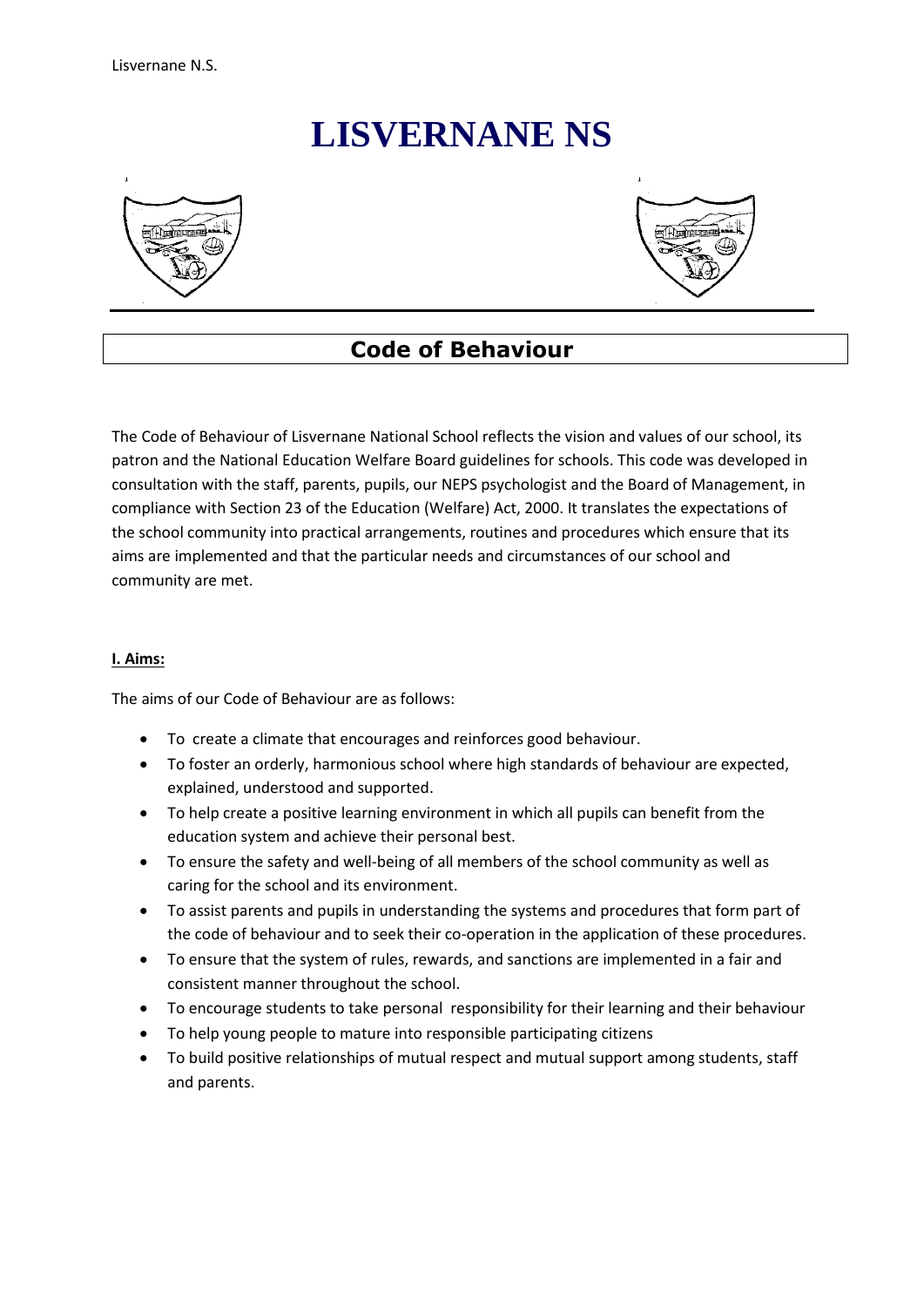# **II. Principles Underlining Our Code:**

- Every effort will be made to ensure that our code is implemented in a reasonable, fair and consistent manner and that all members of staff adopt a positive approach to the question of behaviour in the school.
- Differences amongst our pupils e.g. S.E.N. pupils will be acknowledged.
- A whole school approach will be adopted. This requires a strong sense of community within the school and a high level of co-operation and sense of ownership from all the stake holders – B.O.M. teachers, parents, pupils and ancillary staff.
- Good behaviour will be encouraged and rewarded. Where difficulties arise, parents will be contacted at an early stage.

# **Whole school approach to Promoting Positive Behaviour**

An effective Code of behaviour requires the co-operation of all stakeholders in the school. To this end there are specific roles and responsibilities in achieving high standards of behaviour in our school.

# *1. Staff*

*Our motto in Lisvernane N.S. is "kind hands, kind words, kind feet".*

Teachers are expected to adhere to the Code of Professional Behaviour and Practice for teachers as developed by the Teaching Council of Ireland.

As a staff we work together to devise reward/sanction programmes as necessary and we undergo any professional development necessary to ensure that there is a united front in dealing with behavioural matters.

The SPHE curriculum also supports our code of behaviour. This curriculum helps children to develop communication and problem-solving skills while fostering self-esteem.

For children with Special Educational Needs, who may present with behavioural difficulties arising from their needs, learning support and class teachers liaise regularly to develop behavioural targets for such children consulting with NEPS as necessary.

This behaviour policy is circulated to all teachers and staff members. All temporary or new staff are also made aware of the policy and its content. Through regular staff meetings and good communication, the policy is reviewed and updated on an ongoing basis.

In Lisvernane N.S, this policy will be updated yearly.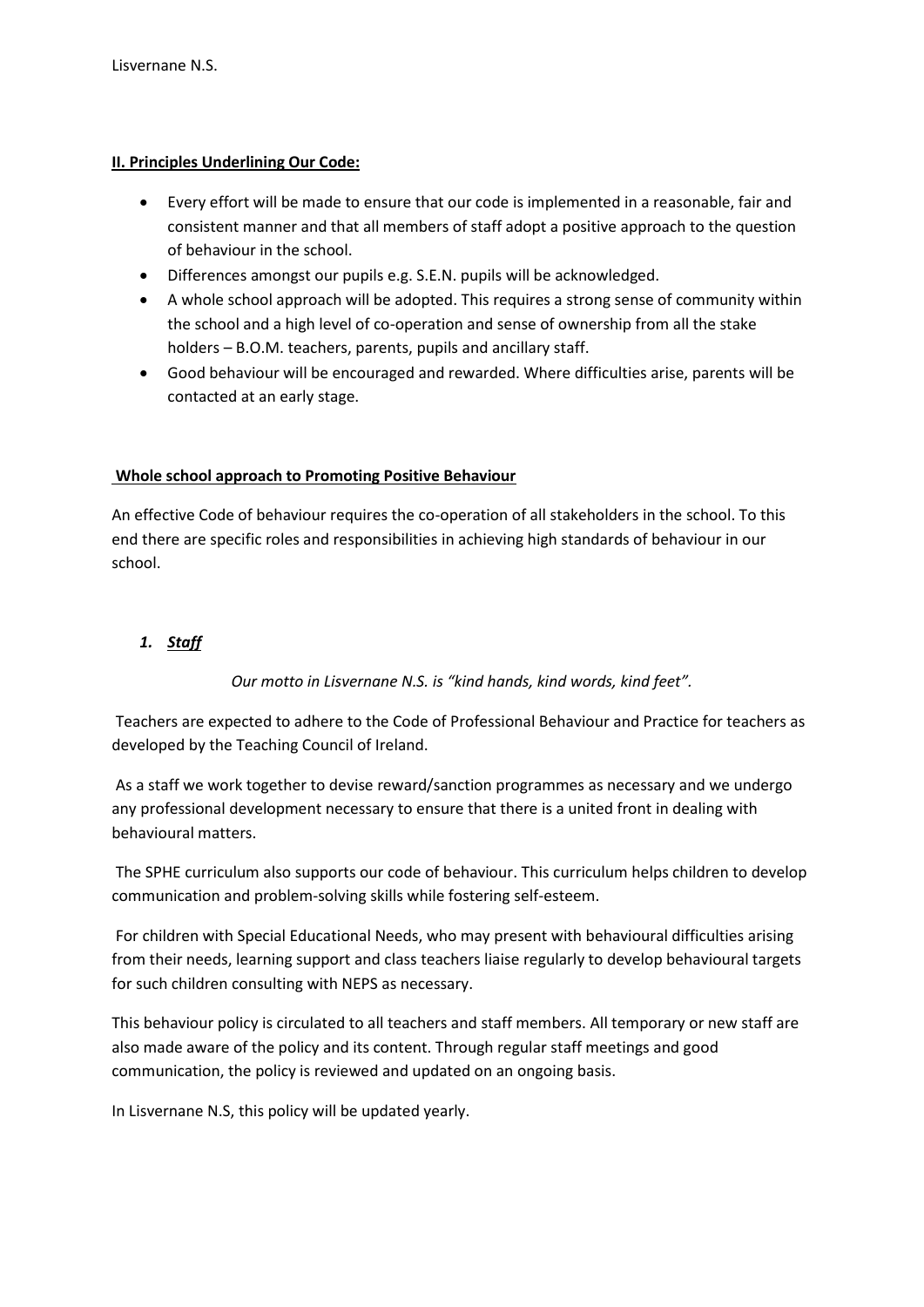# *2. Principal*

It is the responsibility of the principal under the direction of the Board, to lead the work on the Code of Behaviour. The principal will lead the audit and review of the Code, and ensure that it is implemented in the school.

# *3. Board of Management*

The Board of Management will formally record the adoption of the code of behaviour, the commencement date, and decisions about when the code will be reviewed.

Members of the Board of Management of Lisvernane N.S. were involved in drafting and ensuring implementation of this policy.

The Board of Management supports the code of behaviour in the school on an ongoing basis.

The Board of Management supports the staff in implementing the code of behaviour and provides as necessary professional development in behaviour management education and training.

The Board of Management gives authorisation for particular sanctions in the case of serious breaches of behaviour.

# 4. *Parents*

Parental involvement in formulating the Code of Behaviour will draw on their expectations, insights and experience. It will help to underline their responsibility for their children's behaviour.

Positive relationships are built from the start with parents and they are encouraged to take an active role in the development of their child. This is also now facilitated through the PSI programme and school website. Teachers work in collaboration with parents to develop any specific behaviour plans needed for their child. The code will give parents insight into what teachers need in order to be able to teach effectively.

There are clear channels through which parents can communicate any concerns they may have about a pupil **(C.F: Parent/Teacher Communication Policy**)

On the enrolment day, parents are given a copy of the Code of Behaviour in the school and the expectations of pupils are discussed, along with the role of parents in helping pupils to meet these expectations. Parents are **obliged** to share information about anything that might affect a pupil's behaviour in school or any matter that may impact on their learning, and are informed how to go about doing this.

Parents are notified early if there is a concern about a pupil's behaviour, so that ways of helping the pupils can be discussed and agreed.

The school has a PSI team. Parents are encouraged to get involved in this programme as a structure through which they can work together for the best possible education for their children.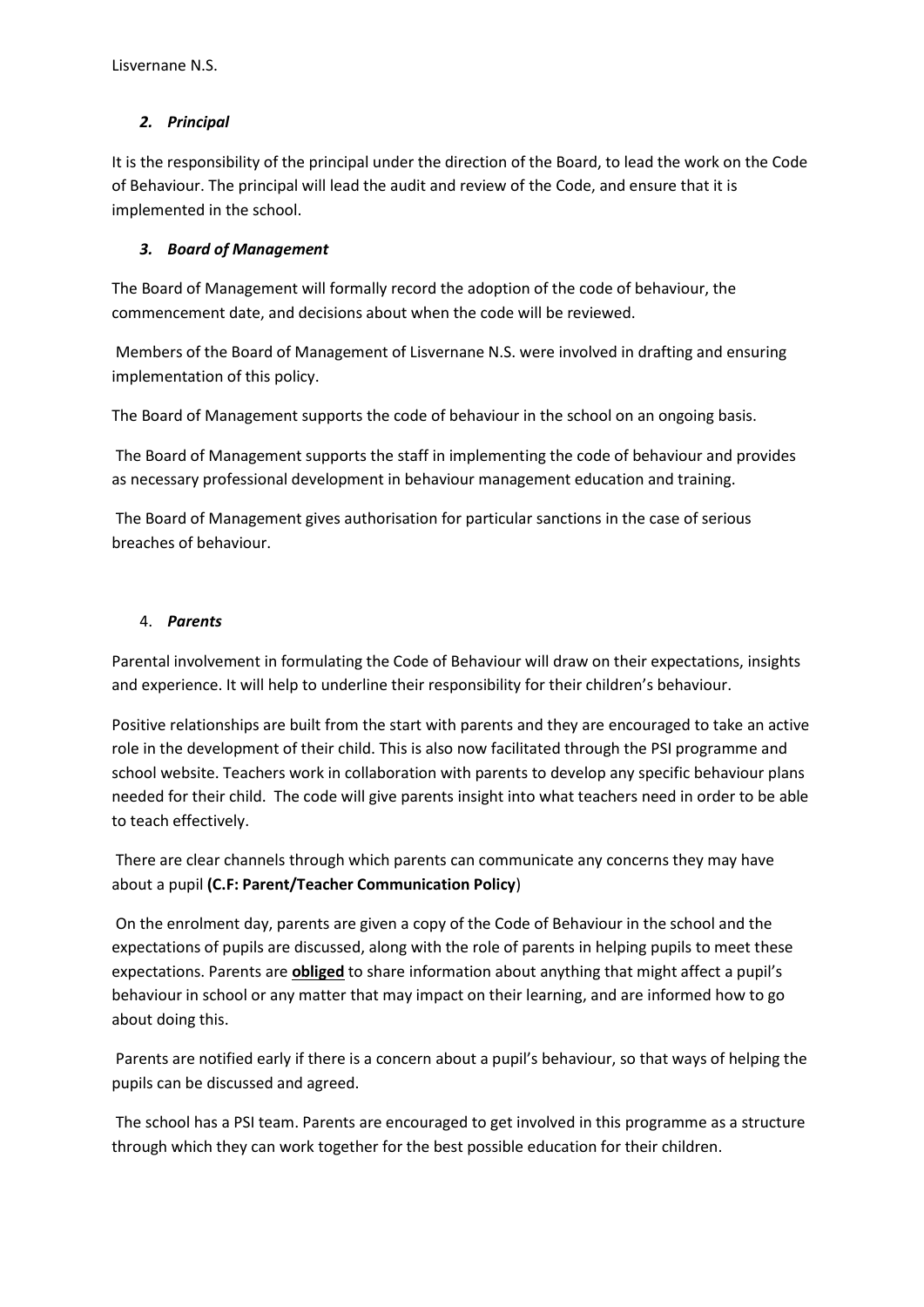# 5. *Pupils*

Pupils in Lisvernane N.S. will assist in the development of the Code of Behaviour, working under the umbrella of the student council and the PSI. Regular reports are presented at Assembly time.

Firstly, at the beginning of each academic year, the class teacher will introduce and revise a list of 8 class rules with the children which reflect and support the school rules, but are presented in a way that is accessible to the children. These rules will be displayed in each classroom. Individual teachers have supplementary rules to promote order and organisation relevant to the class. The 8 rules applicable throughout the school are as follows:

- 1. Be kind and fair to others
- 2. Raise your hand when you want to speak
- 3. Show respect: listen when others are speaking/respect others and their property
- 4. Keep our classroom clean and tidy
- 5. Walk when you are in the classroom and the corridors
- 6. Try your best
- 7. Always do your homework
- 8. Tell the truth, no matter what the situation

Through their involvement pupils can:

- Hear directly from teachers about what is needed for teaching and learning
- Experience being part of a collective effort to make sure Lisvernane N.S. is a good place to teach and learn
- Learn about taking personal responsibility for their behaviour and for each other's wellbeing and the wellbeing of the teachers
- Learn essential skills of listening, negotiating and managing differences

The children attend regular assemblies where any behavioural concerns are raised and discussed by the principal.

# **Content of the Code of Behaviour**

The Code of Behaviour covers the following areas:

- a) General Standards of Behaviour
- b) Bullying
- c) Classroom conduct
- d)Expected Behaviour in the playground
- e) Behaviour in the school environment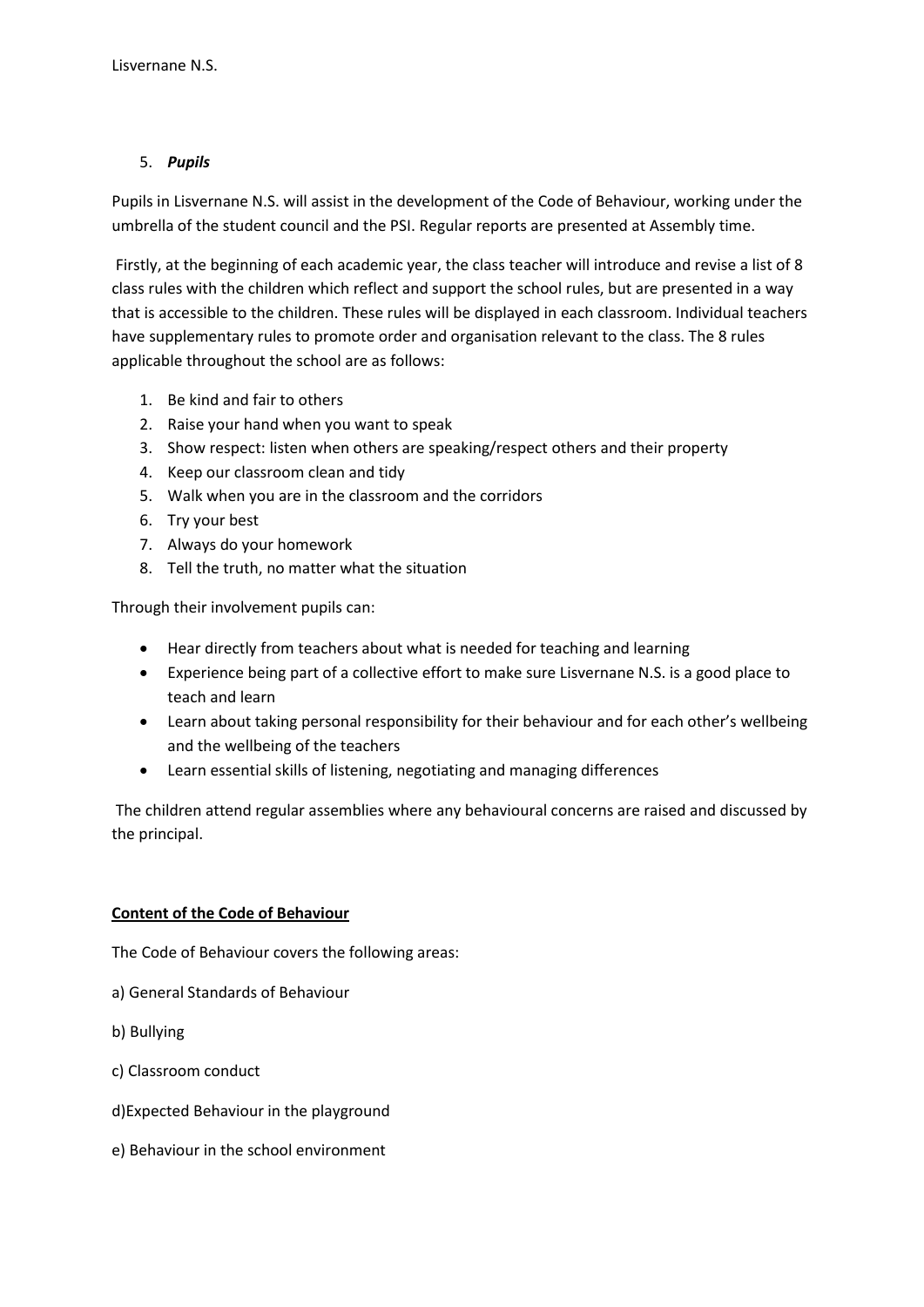- f) Behaviour on school trips/outings
- g) Attendance and dismissal
- h) Rules regarding misc. items

# *a) General Expected Behaviour*

- Pupils are expected to treat all adults and fellow pupils with respect and courtesy at all times. Behaviour that interferes with the rights of others to learn and to feel safe is unacceptable.
- Pupils are expected to show respect for all school property and to keep the school environment clean and litter free.
- Pupils are expected to take pride in their appearance, to have the correct uniform, books and required materials and to be in the correct place at the correct time.
- Pupils are expected to obey teacher's lawful instructions, to work to the best of their ability and to present assignments neatly.

# *b) Bullying*

Any form of bullying is unacceptable in Lisvernane N.S.

Bullying is a pattern of deliberate abuse – physical, verbal or emotional, by an individual or group that adversely affects a pupil's well-being.

The most common forms of bullying are aggressive physical contact, name-calling, intimidation, extortion, isolation, taunting and more recently cyber bullying which involves the use of ICT. Bullying will not be tolerated and parents will be expected to cooperate with the school at all times in dealing with instances of bullying in accordance with the school's **Anti-Bullying Policy.** 

# *c) Classroom Conduct*

- Pupils are expected to attend school regularly and punctually.
- Pupils are expected to respect the right of other pupils to learn and to avoid disrupting the work of the classroom. This commitment will involve keeping the rules.
- Pupils are expected to have respect for their teachers and follow instructions given by them.
- Pupils are expected to go to and from their classroom in an orderly manner, running is not allowed at any time in classrooms or corridor.
- Pupils are expected to show courtesy and respect towards other pupils.
- Visitors should be greeted politely and pupils should continue to work quietly.
- Pupils should have their own basic equipment, books, pens, pencils, rubbers, markers etc. Borrowing is not encouraged.
- No unnecessary money should be brought to school.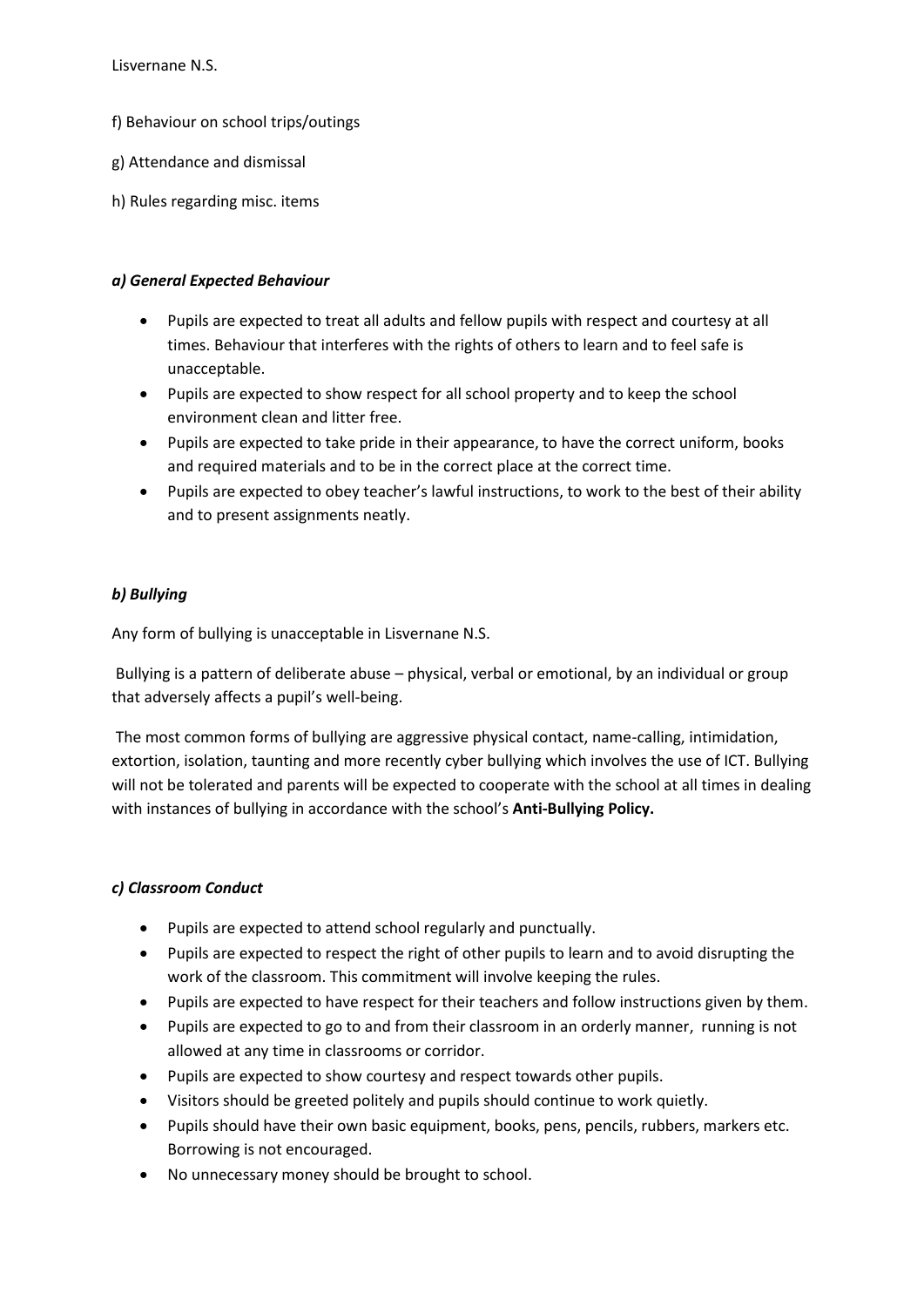- Mobile phones are not allowed to be brought to school.
- Proactive strategies and supervision practices are in place to decrease yard problems.
- On wet days, children in classrooms are allowed to play with lego, board games, cards etc.
- Lisvernane N.S. has a **Healthy Eating Policy** which must be followed.
- Pupils are encouraged to take responsibility for their own work
- Chewing gum is not allowed.
- Pupils are expected to take part in school activities.

# *d) Expected Behaviour in the yard*

- All pupils are encouraged to enjoy their games in the playground. It is expected that such activities will proceed without interference from other children.
- Bullying, rough play, foul or coarse language, spitting, teasing, name calling, fighting and intimidation shall not be tolerated.
- Pupils must play within their own designated area unless they have permission from the supervising teacher.
- The following behaviours are also forbidden: piggy backs, handstands, swinging out of railings and lifting other pupils and any other behaviour which the supervising teacher deems unsafe. Certain games may be prohibited by the teacher on duty at any given time and certain games may be deemed unsafe due to weather conditions.
- If a physical fight occurs in the yard, the participants are separated, brought by an SNA or staff member to the staffroom and the Principal /Deputy Principal will speak with them.
- Students are not permitted to bring lunch into the playground.
- Mock fighting and rough play is not allowed.
- Playing with sticks and throwing stones is forbidden.
- If at any time, a pupil is found to have an item that is considered dangerous to themselves or others, it will be taken from them.
- When the bell rings, pupils should stop and walk to their lines.
- In a case where a pupil persistently refuses to comply with the Code of Behaviour, in the yard, then the Board of Management recommends that the pupil's parents be obliged to remove the pupil from the confines of the school yard for the duration of the school breaks, at 11:00 a.m. and 12.30 p.m. and on completion of the break periods return the pupil to the school.' After a defined period and on receipt of assurances from the parents, the pupil would then be allowed to remain in the school grounds during break times.

# *e) Behaviour in General School Environment:*

- Pupils should not be on school property until the first bell rings in the morning at 9:00am. They then assemble outside the main door, and wait for the teacher on duty to open the door.
- Pupils are expected to move about the school in an orderly manner.
- Pupils shall not remain on the school premises after school activities are finished.
- Pupils are expected to show respect for school property.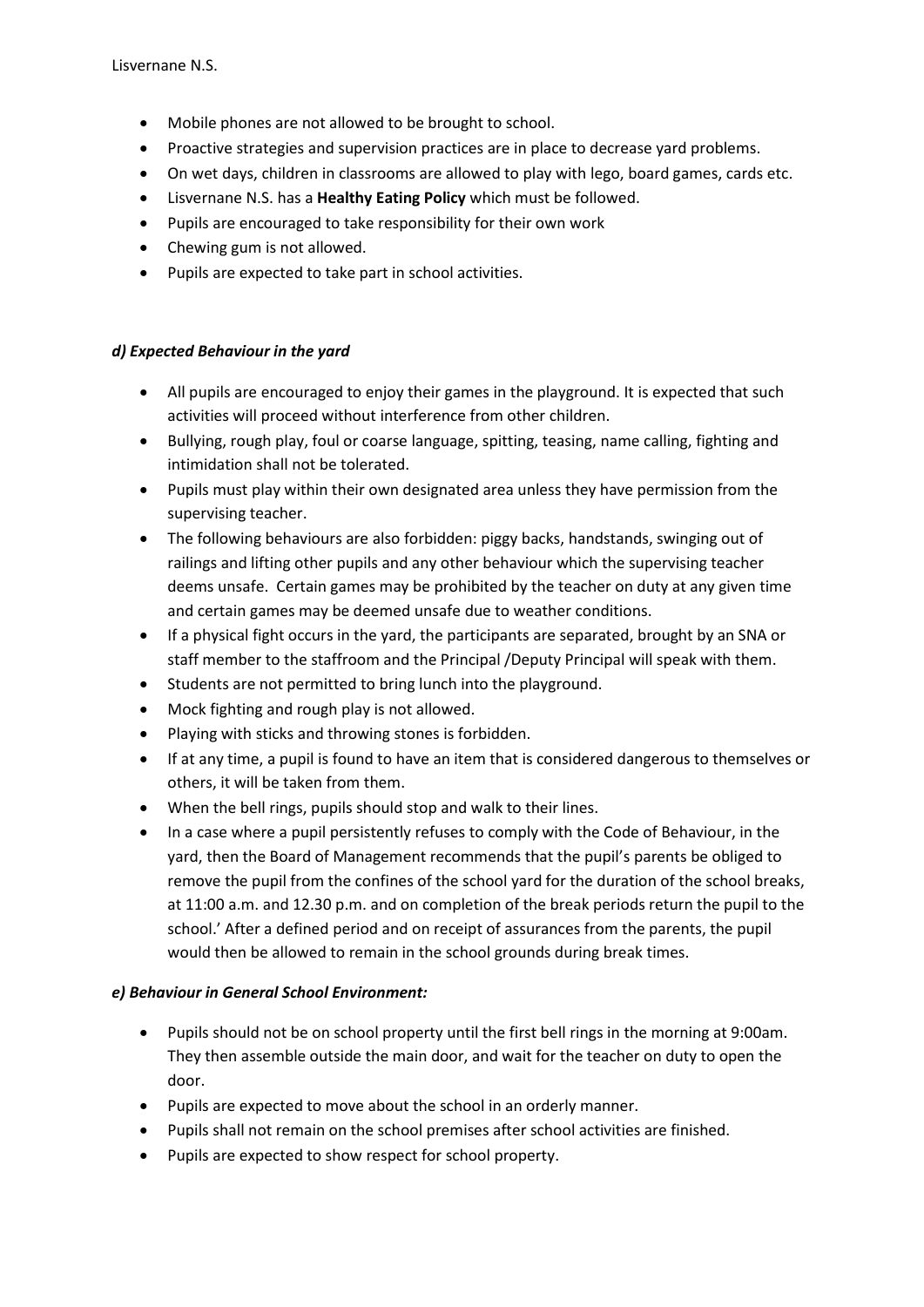• Pupils are expected to come to and from school with due care for other pupils, for property, for traffic and pedestrians.

## *f) Expected Behaviour re. School Outings/School linked-activities*

School tours, outings and school linked activities present particular challenges for the school. As well as the normal standard of behaviour expected from all our pupils, a specific policy regarding school outings will be used in conjunction with this Code of Behaviour. See also **School Tour Policy**.

#### *g) Attendance and Dismissal*

- School begins at 9.10am for all classes. Pupils should arrive to school between 9:00 and 9.10am. On entering school in the morning pupils are asked to line up in an orderly fashion outside the main door, the teacher on duty will come and open the main door when the bell rings at 9:00am. Any pupil arriving before 9:00am is not allowed on the premises. Pupils remain their parent's responsibility until that time.
- Lunch break is from 12.30 to 1.00 p.m. (May be subject to change)
- Infants go home at 1.50pm. All other classes end at 2.50pm. Parents who wish to have their children escorted home should make their own arrangements to have them met no later than 1.50 or 2.50pm as the school cannot accept responsibility for looking after the children after this time. A written note must be presented if the child is being collected by a nondesignated person.
- Pupils are expected to attend every day unless there is a genuine reason for absence, in which case the school must be informed via Aladdin, clearly stating the reason for absence. The Principal is required by law to report such absences to TUSLA.
- Pupils are expected to be on time for school each day and, in the event of a late arrival, bring a note to the teacher. Please note that where a child attends school after attendance has been taken he / she will be marked absent on the online Aladdin system,
- Parents must complete our sign out log if a child needs to leave early for any reason.
- If a child is sick during school hours we will endeavour to contact his/her home. It is important that every child has a phone number where his/her parents can be contacted. Parents who will be absent from home, or normal place of work, should arrange a contact phone number in case an emergency should arise.
- A child who is sick in the morning should not be sent to school unless there are strong indications that it is a minor matter that will not necessitate him/her being sent home.

# *h) Rules regarding Misc. items*

• Pupils are expected to take pride in their appearance, to have the correct uniform, books and required materials each day.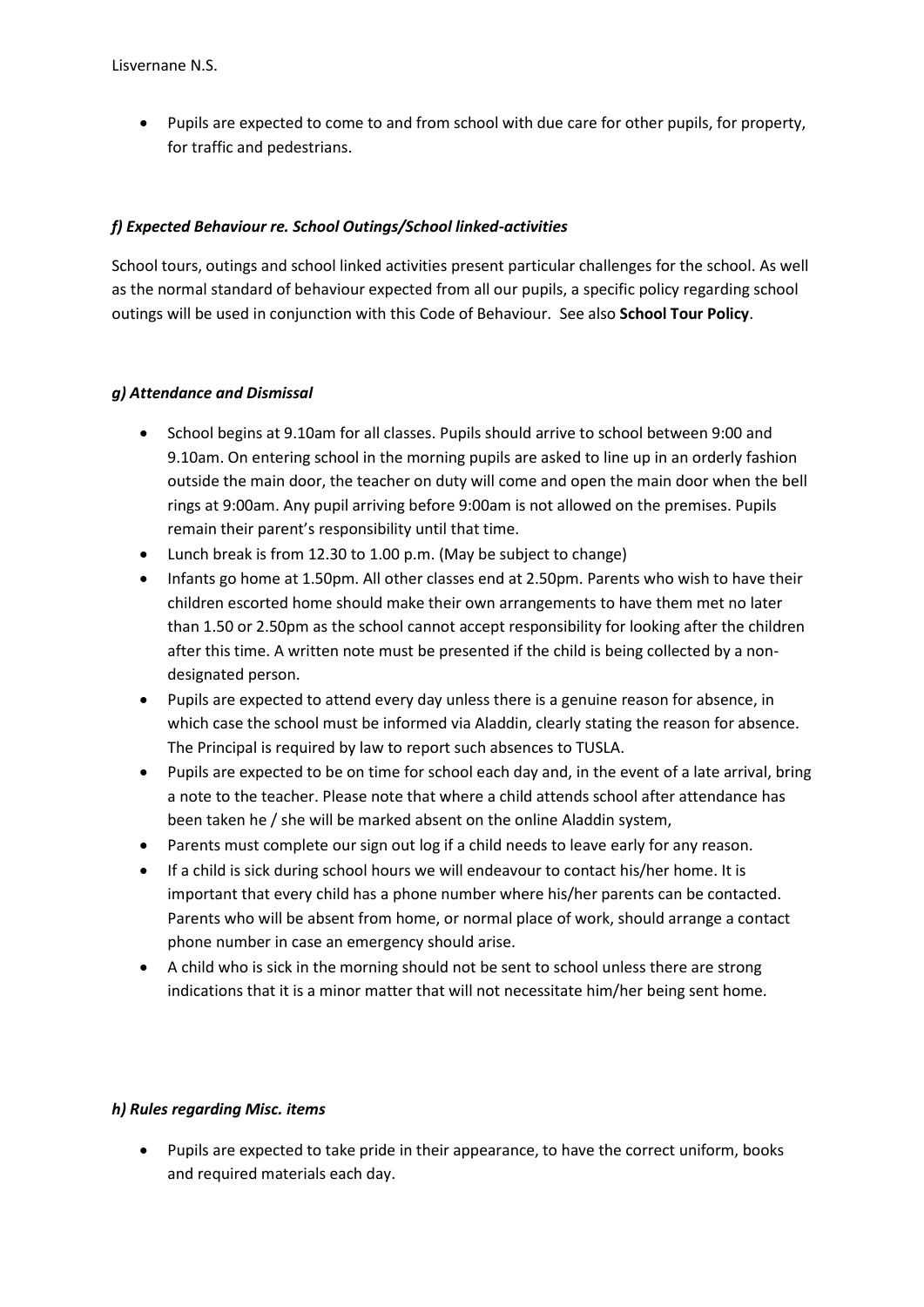- Tracksuits and runners are essential for physical education and should be worn only on the appropriate days
- Toys and other electronic devices are not permitted in the school
- Mobile Phones are not permitted in the school (under any circumstances).

# **V. Ladder of Intervention**

- Consistent clear rules and routines in class and in school assist the majority of pupils to behave appropriately. Minor misbehaviour will be checked regularly by the class teacher.
- More active interventions will be used to help some students manage their behaviour including, Parental Involvement, setting targets for behaviour and monitoring them with the student in a supportive way, behaviour contracts and the involvement of another teacher/Deputy Principal/ Principal.
- Interventions tried and how the pupil responded will be noted.

# **Children with Special Needs:**

Children are required to comply with the code of behaviour. However the school recognises that children with special needs may require assistance in understanding certain rules. Specialised behaviour plans will be put in place in consultation with parents and the class teacher, learning support/resource teacher, and/or principal will work closely with home to ensure that optimal support is given. Cognitive development will be taken into account at all times. Professional advice from psychological assessments will be invaluable. The children in the class or school may be taught strategies to assist a pupil with special needs adhere to the rules and thus provide peer support. This will be done in a supportive and safe way, acknowledging and respecting the difference in all individuals. Flexibility is necessary at times.

# **VI. Supportive interventions**

As a general rule Lisvernane N.S will endeavour to create an environment where positive behaviour is reinforced through praise and reward. School staff will use encouraging language and gestures both in class and around the school so that positive behaviour is instantly recognised and positively rewarded. Special attention will be paid to pupils who have previously been associated with poor behaviour so that not only good behaviour but also improvement in behaviour is acknowledged.

How Lisvernane N.S. encourages/supports good behaviour -

- Discuss code of behaviour with their class in an age appropriate manner at the beginning of the year.
- Ensure rules are fully understood in the classroom.
- Encourage self discipline and positive behaviour.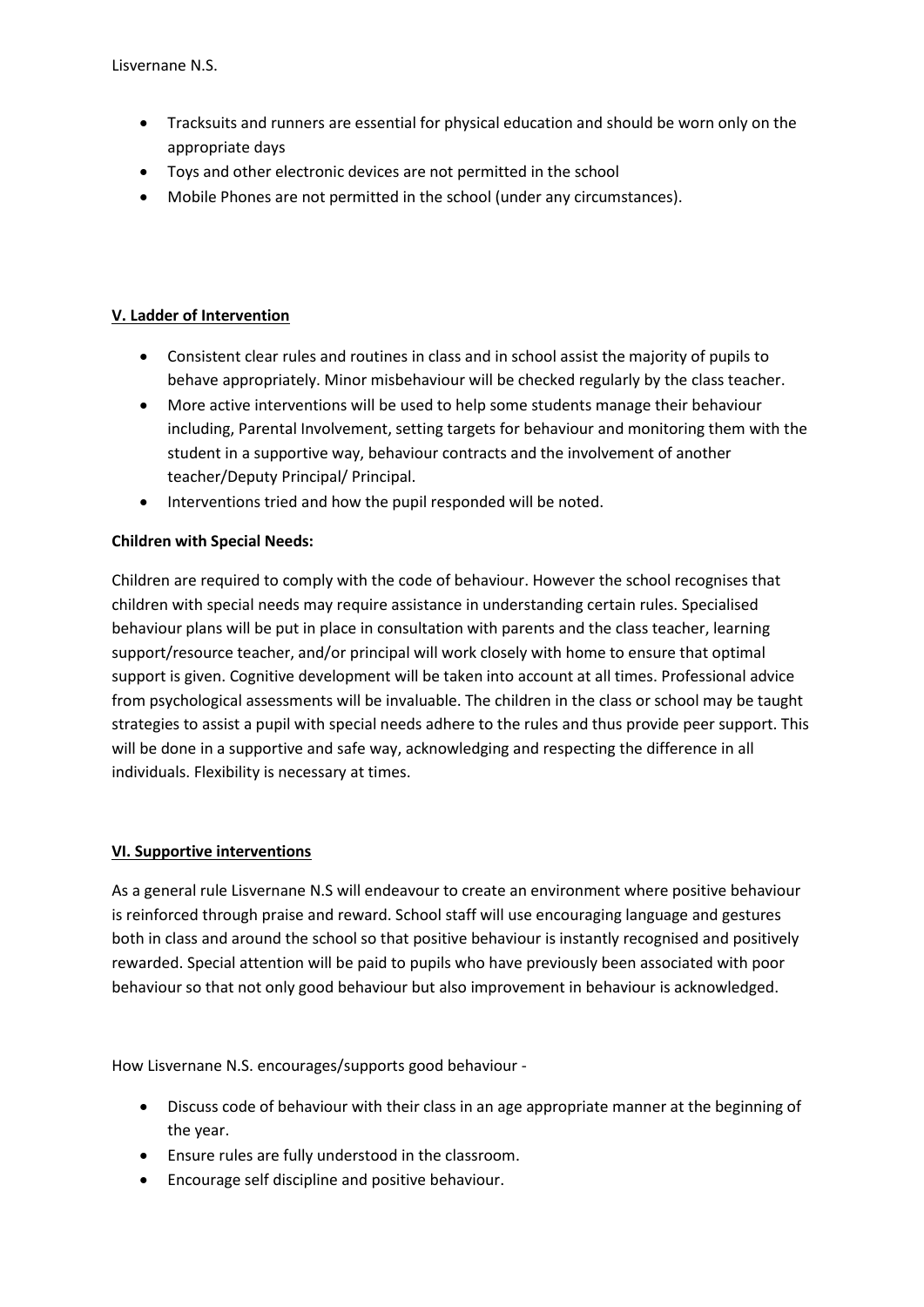- Ensure there is an appropriate level of supervision at all times.
- Implement the reward /sanction scheme in a fair and consistent manner.
- Keep a written record of all incidents of continued serious or gross misconduct. This record will indicate the advice and or warnings given to the child on the misbehaviour and the consequences of its repetition.
- Inform pupils when instances of misbehaviour on their part are being recorded.
- Report repeated instances of serious misbehaviour to principal/parents.
- School rules discussed by student council and at assembly. Priority recognition given to one rule each week.
- Oral and written praise id given for effort as much as for achievement.
- Medal of kindness is presented to encourage and support good behaviour.
- Occasional special privileges, eg baking pass, good behaviour must be seen to be rewarded and this will be up to the discretion of the teacher.
- Parents are asked to assist the school by encouraging their children to abide by the school rules, encouraging punctuality and regular attendance and by encouraging that homework is given due time and effort.
- At a more serious level we may request assistance of external agencies such as NEPS, HSE, Community Services, Child and Adolescent Mental Health Services and National Council for Special Education.
- Referral for a child displaying behavioural problems for psychological assessment with parent/guardian consent.

In Lisvernane N.S. we believe that rewards are likely to motivate when

- They are meaningful to the individual student or group
- The student understands what the reward is given for
- They acknowledge behaviour that is valued and wanted
- They are closely linked in time to that specific behaviour
- They are given for effort and not only for achievement
- They are used consistently and by all staff

The following are some examples of how rewards might be given:

- A quiet word/gesture to show approval
- A comment/happy face in a pupils exercise book
- A visit to another member of staff or to the principal for commendation
- A word of praise in front of group or class
- Rubrics
- A system of merit marks or stickers/stamps, each child has their own stamp sheet
- A mention to parent, written or verbal communication
- Class dojo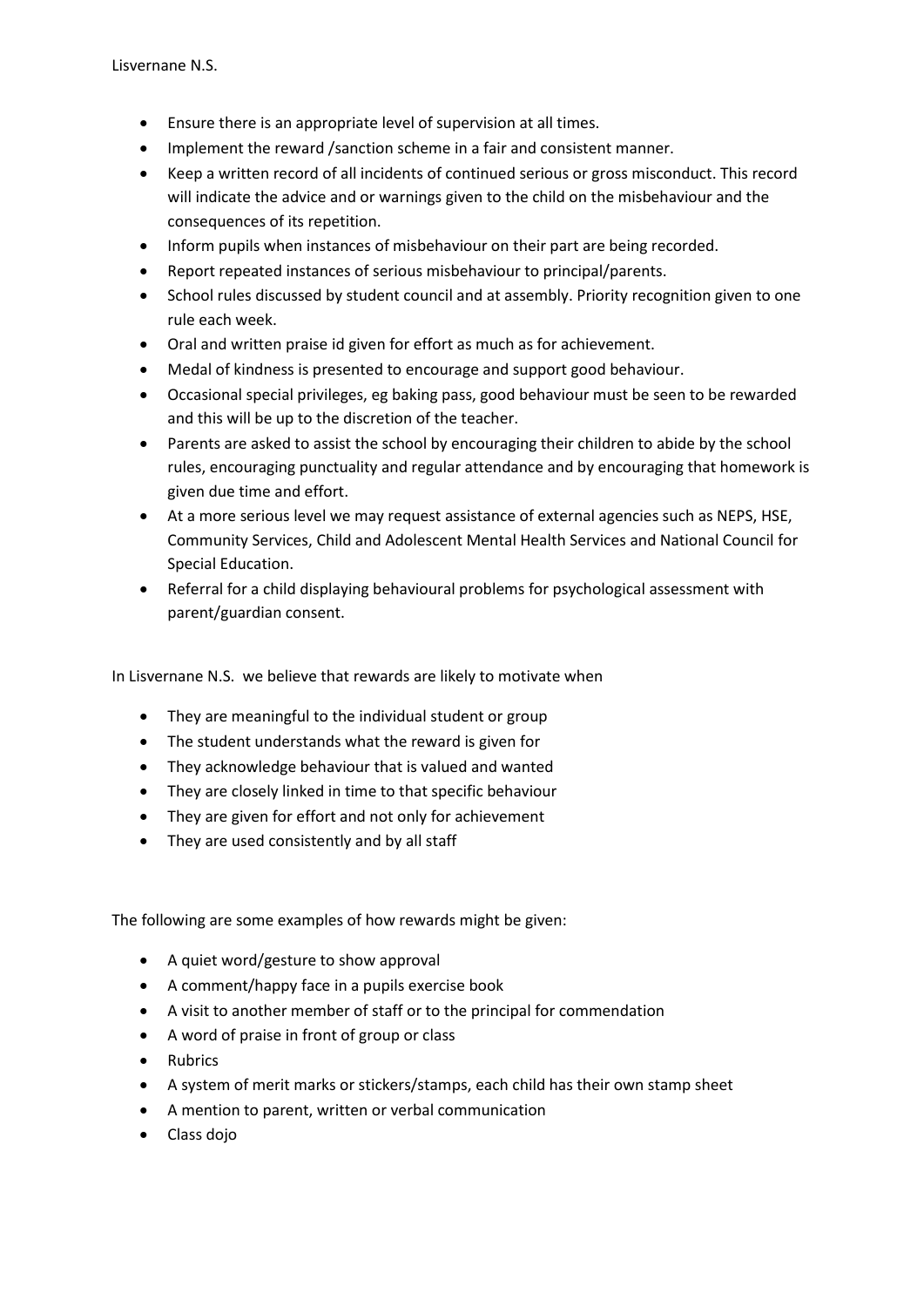#### **VII. Responding to Inappropriate Behaviour**

When a student's behaviour disrupts the teaching and learning of other students, school authorities will weigh the needs of that student with the needs of other students and staff.

In order to facilitate the smooth running of the school and to ensure the safety of all, and to maintain an orderly atmosphere for learning, sanctions/behaviour checks must and will be imposed where inappropriate behaviour occurs. Pupils will be made aware that when they have breached the code that the breach warrants a sanction. It must be clear why the sanction is being applied and what changes in behaviour are required to avoid future sanctions. When sanctions are used pupils should understand that what they have done is not acceptable and that it is the behaviour that is rejected not the child. Incidents of inappropriate behaviour are categorised according to age level and the nature of misbehaviour.

The following are samples of unacceptable behaviours:

- Behaviour that is hurtful ( including bullying, harassment, giving cheek to teachers, discrimination and victimisation)
- Behaviour that interferes with teaching and learning
- Threats or physical hurt to another person
- Damage to property
- Theft

3 levels of misbehaviour are recognised in Lisvernane N.S. : minor, serious and gross.

#### *Minor Misbehaviours:*

#### *Minor misbehaviours will be checked regularly by the class teacher*

Homework not done and no note, rudeness, borrowing items without asking, inattentiveness, answering out of turn, alienating friends, not wearing uniform. Disobedience, not carrying out instructions from teachers, disrupting class, not getting on with work set by teachers, leaving other children out of play, not following class rules, damaging school or other children's property, marking tables with pens/pencils, marking other children's property and/or library books, interrupting the teacher, wandering around the classroom, fidgeting and inattention, sulking, pushing, returning to classrooms during break without permission, lack of respect for all staff and other pupils.

This is not an exhaustive list.

# **Continuous minor misbehaviour automatically becomes a serious misbehaviour.**

# *Serious Misbehaviours:*

Any form of Bullying is unacceptable in Lisvernane N.S. (see **Anti-Bullying Policy**)

Fighting, bullying, mitching, bad abusive language, name calling, exclusion, rough play, disrespecting others, hitting, back talking, belittling personal comments, speaking in a negative way about other members of one's family, damaging play equipment or school property, stealing, leaving school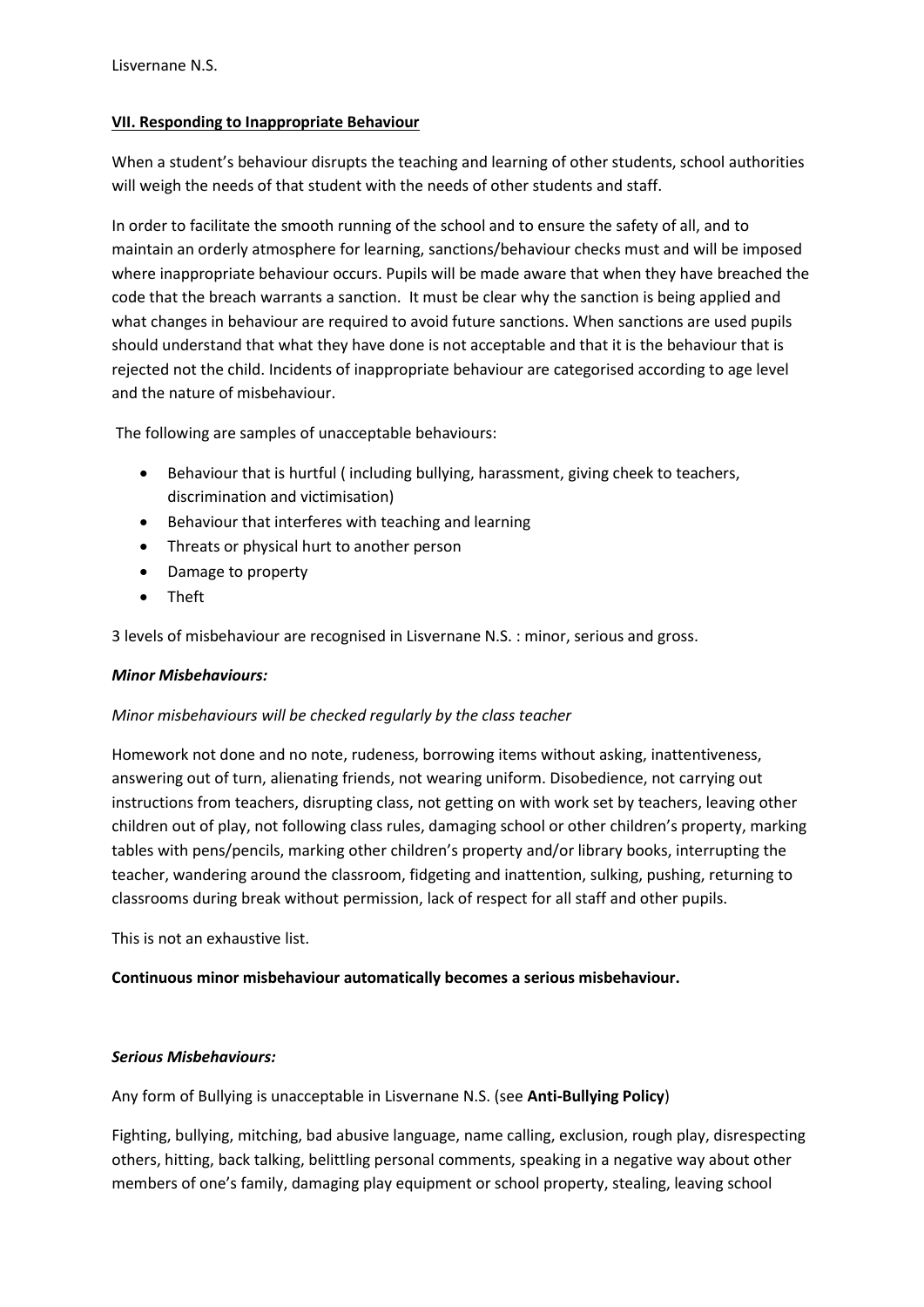premises without permission, climbing on walls, kicking, fighting, spitting, biting, throwing objects (that can harm), being insolent, giving cheek, telling lies, leaving school/school activities without permission.

This is not an exhaustive list.

#### *Gross Misbehaviours:*

Gross Misbehaviours are where a student's behaviour has a seriously detrimental effect on the safe operation of the school. **A single incident of gross misbehaviour may be grounds for suspension.** 

This is not an exhaustive list.

Examples of Gross Misbehaviour include:

- Aggressive, threatening or violent behaviour towards a pupil/staff member.
- Bringing dangerous weapons to school.
- Deliberately damaging school property.
- Being in possession of alcohol/drugs
- Serious physical violence which threatens safety of other pupils/staff
- Theft-serious theft/vandalism

This is not an exhaustive list.

It should be noted that persistent misbehaviour may also warrant a period of suspension.

#### **VIII. Sanctions**

Sanctions are part of our plan in Lisvernane N.S. to change behaviour. They help students learn that their behaviour is unacceptable, and help them to recognise the effect of their actions and behaviours on others.

- The use of sanctions or consequences should be characterised by certain features;
- It must be clear why the sanction is being applied
- The consequence must relate as closely as possible to the behaviour
- It must be made clear what changes in behaviour are required to avoid future sanctions
- There should be a clear distinction between minor and major offences
- It should be the behaviour rather than the person that is the focus
- Sanctions will signal to other students and to staff that their wellbeing is being protected

The following steps will be taken in Lisvernane N.S. when the children behave inappropriately. They are listed in order of severity with one being for a minor misbehaviour and ten being for serious or gross misbehaviour. The aim of any sanction is to prevent the behaviour occurring again and if necessary to help the pupils devise strategies for this. The particular stage used will depend on the seriousness of the misbehaviour. Communication with parents / guardians through letters, phone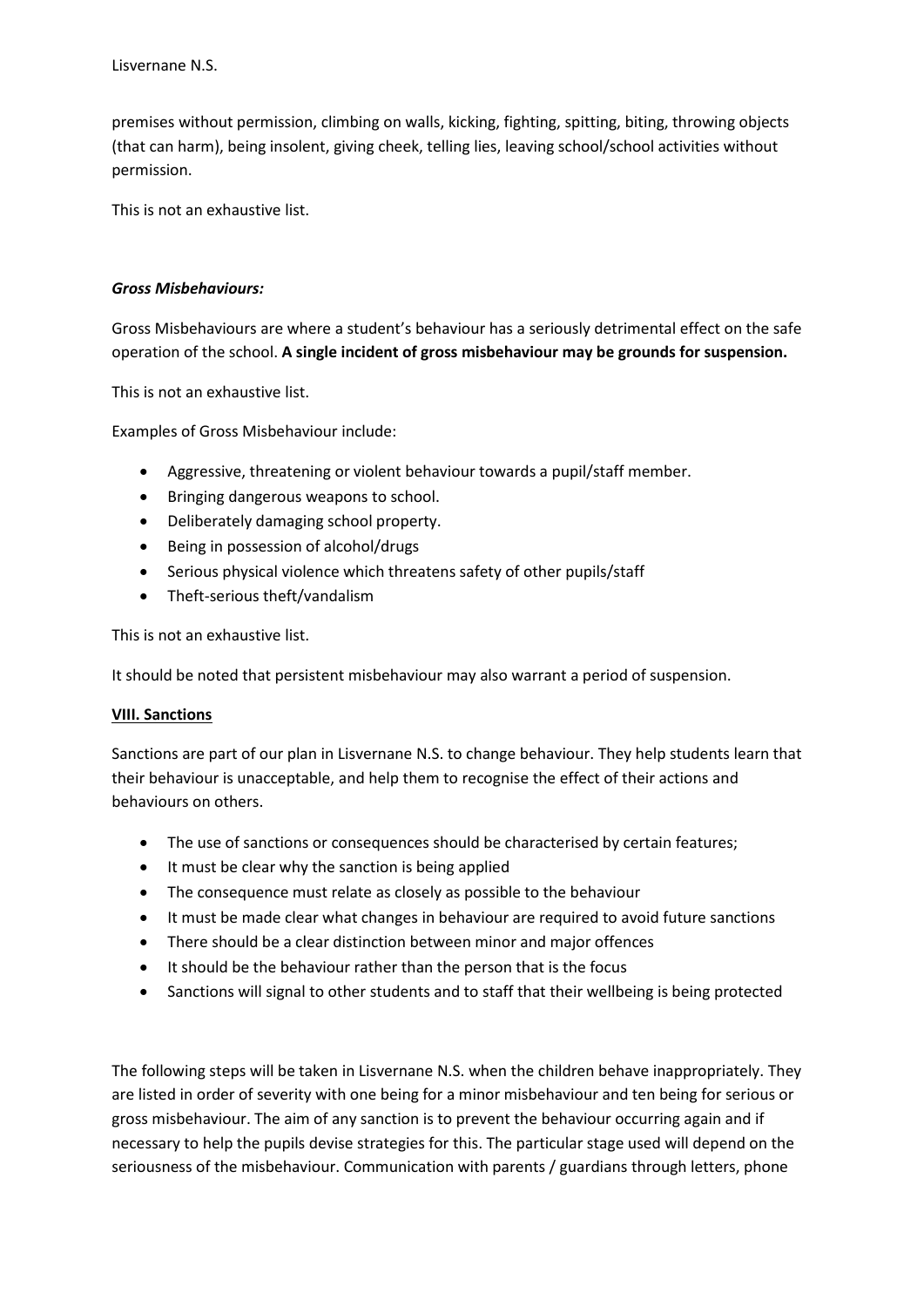call or meetings will occur where necessary so that parents / guardians are involved at an early stage rather than as a last resort.

The discretion of a teacher in conjunction with the principal/deputy principal will be used in order to determine if an offence is of a minor/serious nature.

Questioning: If the incident is not directly seen by a teacher then the teacher on duty or class teacher will question a pupil in order to clarify matters i.e. what happened? Who was there? When did this happen?etc.(CF **Restorative Questions**). It is at the teacher's discretion to decide which is the appropriate setting in which to question the child or discuss an incident.

**Step 1**: Reasoning with the pupil/verbal cautioning/reprimand (including advice on how to improve). Using our continuum of Support Model – incidences of inappropriate behaviour are recorded on Aladdin and in Yard Book.

**Step 2**: A stronger verbal caution will be given at this stage. Additional work/homework may also be given.

**Step 3**: If behaviour persists, the next sanction may involve temporarily distancing a student from the classroom/playground to a supervised location in the interest of classroom and playground management, in order to ensure the learning/safe play of that individual student and that of other students, temporary sending the student to another classroom. On yard, a student may be asked to accompany teacher on duty until the bell goes. Communication with parents to discuss approaches and strategies. If the child is in  $3^{rd} - 6^{th}$  class then the behaviour plan will be completed in the classroom or immediately on their return to classroom and signed at home. On completion this plan will be forwarded to the deputy principal and kept on file. Class teachers are informed of misbehaviour if it occurred on yard. Restorative questions will be asked by class teacher.

**Step 4**: Temporary Loss/withdrawal of privileges.

**Step 5**. Referral to principal/ a member of the In-School management team.

**Step 6**. Communication with parents (Formal) – Behaviour plan is discussed, drawn up and signed in conjunction with students and parent.

**Step 7.** Suspension.

**Step 8**. Expulsion.

# **These sanctions may not always be applied in this particular order.**

In cases of Health and Safety or Child Protection issues that arise, the staff of Lisvernane N.S. and/or the Board of Management can override some or all of these stages.

# **IX. Suspension**

*Definition of Suspension:*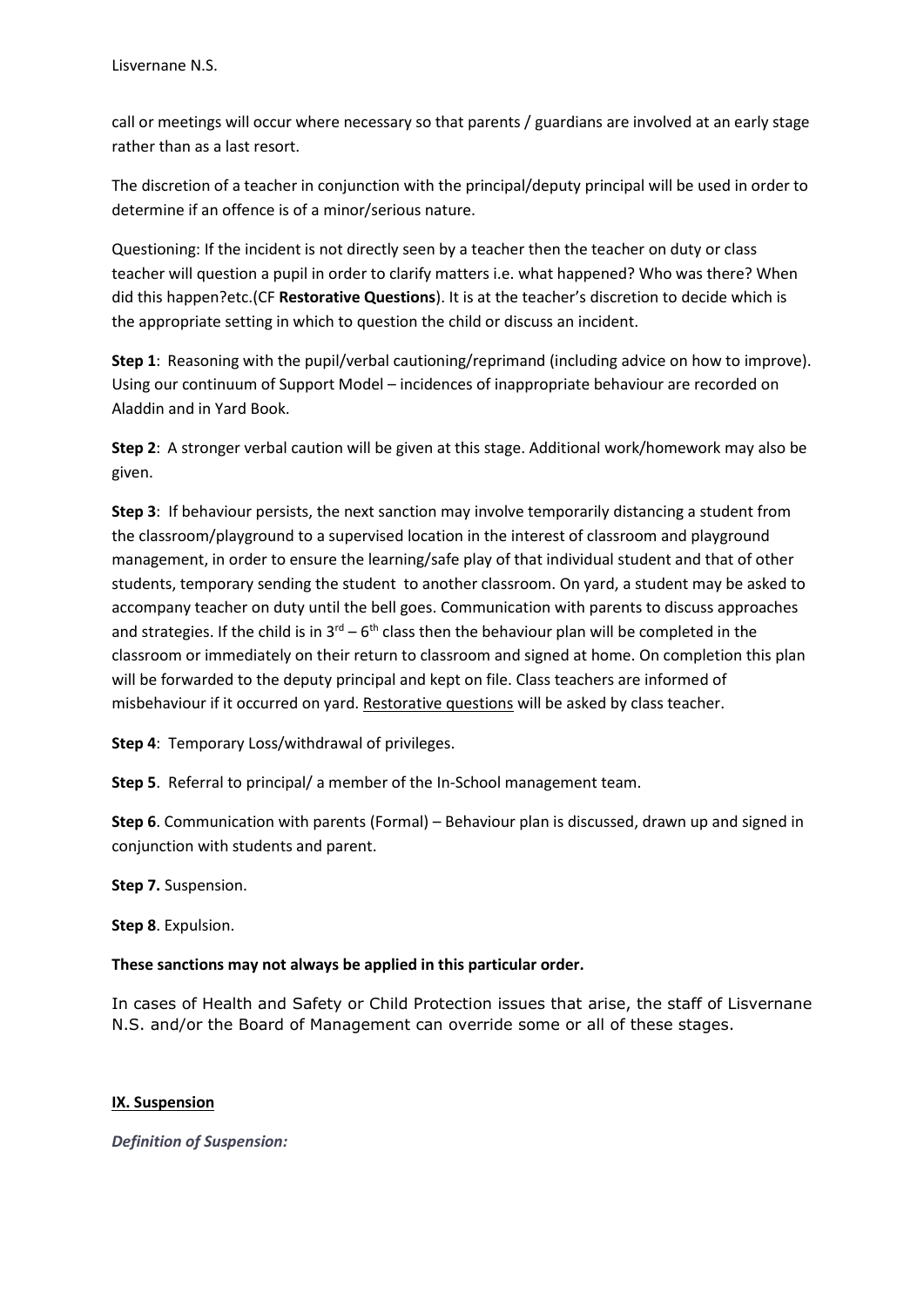*'requiring the student to absent himself/herself from the school for a specified, limited period of school days'*

Developing A Code of Behaviour: Guidelines for Schools, National Educational Welfare Board

#### *Authority to Suspend:*

The Board of Management of Lisvernane N.S has formally and in writing delegated the authority to impose an 'Immediate Suspension' to the Principal Teacher. An 'Immediate Suspension' may be for a period of one to three school days depending on the severity of the specific Behaviour, in exceptional circumstances and with the approval of the Chairperson of the Board the suspension may be for a longer period but in any event will not exceed 5 school days.

Furthermore, the Board of Management has formally and in writing delegated to the Principal Teacher the authority to impose an 'Automatic Suspension' for named behaviours detailed in this policy. An Automatic Suspension may be for a period of one to three school days depending on the severity of the specific behaviour, in exceptional circumstances and with the approval of the Chairperson of the Board the suspension may be for a longer period but in any event will not exceed 5 school days.

The Board retains its authority to suspend a student in all other cases/circumstances.

#### *Immediate Suspension and Automatic Suspension*

An 'Immediate Suspension' will be deemed to be necessary where after a preliminary investigation the Principal reaches the determination that the continued presence of the pupil in the school at the time would represent a serious threat to the safety and wellbeing of pupils or staff of the school. An 'Immediate Suspension' may be for a period of one to three school days depending on the severity of the specific Behaviour, in exceptional circumstances and with the approval of the Chairperson of the Board the suspension may be for a longer period but in any event will not exceed 5 school days.

An 'Automatic Suspension' is a suspension imposed for named behaviours. The Board of Management of Lisvernane N.S having given due consideration to its duty of care as prescribed by Health & Safety Legislation, has determined that the following named behaviours will incur 'Automatic Suspension' as a sanction;

• Physical assault/violence resulting in bodily harm to a pupil or member of staff

or

• Physical violence resulting in serious damage to school property

or

• Leaving the school without permission during the school day.

An Automatic Suspension may be for a period of one to three school days depending on the severity of the specific Behaviour, in exceptional circumstances and with the approval of the Chairperson of the Board the suspension may be for a longer period but in any event will not exceed 5 school days.

Parent(s)/Guardian(s) will be informed of an Immediate or Automatic Suspension by telephone, and arrangements will be made with them for the pupil to be collected. In no circumstance will a student be sent home from school prior to his/her parent(s)/guardian(s) being notified. Formal written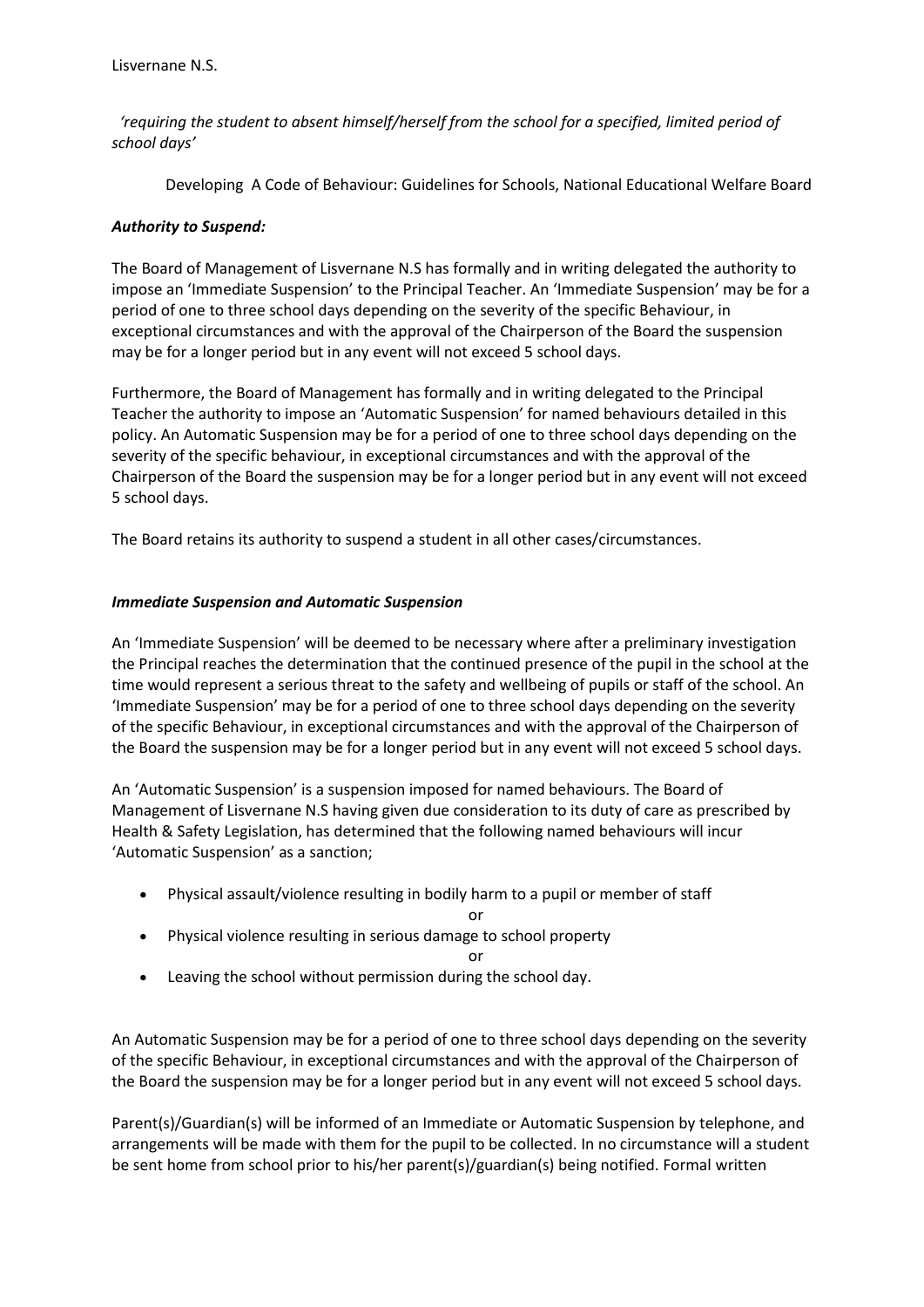notification of the suspension will issue in due course, but no later than 2 school days after the imposition of the suspension. Such a notification will detail:

- the duration of the suspension and the dates on which the suspension will begin and end
- the reasons for the suspension
- any study programme to be followed
- the arrangements for returning to school, including any commitments to be entered into by the pupil and the parent(s)/guardian(s).

The Board of Management acknowledges that the decision to impose either an Immediate or Automatic Suspension does not remove the duty to follow due process and fair procedures. In this regard, and following a formal investigation, to be completed no later than 2 school days after the incident the Board will invite the pupil and his/her parent(s)/guardian(s) to a meeting to discuss;

- the circumstances surrounding the suspension,
- interventions to prevent a reoccurrence of such misconduct.

The Board of Management of Lisvernane N.S. acknowledges the fundamental importance of impartiality in the investigation process. In this regard the following undertaking is given;

i. No person with a vested interest or personal involvement in the matter will be involved in the organisation or implementation of the investigation procedure.

#### *Procedures in Respect of Other Suspensions:*

In cases other than those of Immediate or Automatic Suspension the following procedures will apply;

Where a preliminary assessment of the fact confirms serious misbehaviour that could warrant suspension, the Board of Management of Lisvernane N.S. will initiate a formal investigation of the matter.

The following procedures will be observed;

A written letter containing the following information will issue to Parent(s)/guardian(s);

- i. details of the alleged misbehaviour, details of the impending investigation process, and notification that the allegation could result in suspension.
- ii. An invitation to a meeting, to be scheduled no later than 5 school days from the date of the letter, where parent(s)/guardian(s) are provided with an opportunity to respond before a decision is made or a sanction imposed.

The Board of Management of Lisvernane N.S. acknowledges the fundamental importance of impartiality in the investigation and decision-making process. In this regard the following undertakings are given;

- ii. No person with a vested interest or personal involvement in the matter will be involved in the organisation or implementation of the investigation procedure, nor will such a person be involved in the decision-making process.
- iii. The person(s) involved in the investigation process will on presentation of a full report of the facts absent himself/herself/themselves from the decision-making process.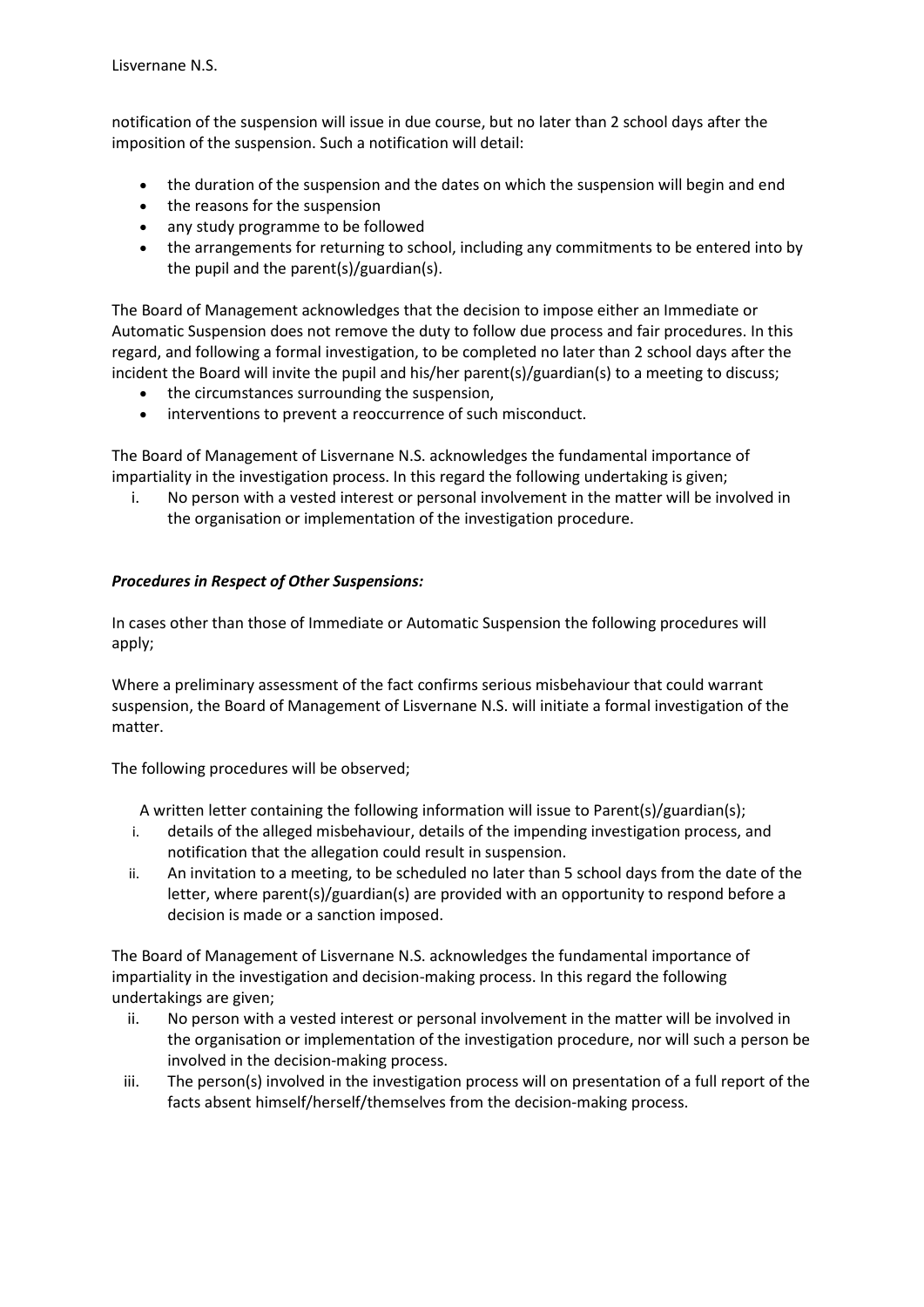Where a decision to suspend has been made the Chairperson of the Board of Management will provide written notification to the parent(s)/guardian(s) and the pupil of the decision. The letter will confirm:

- the duration of the suspension and the dates on which the suspension will begin and end
- the reasons for the suspension
- any study programme to be followed
- the arrangements for returning to school, including any commitments to be entered into by the pupil and the parent(s)/guardian(s)
- the provision for an appeal to the Board of Management.

Where a suspension brings the total number of days for which the pupil has been suspended in the current school year to twenty days the parent(s)/guardian(s) will be informed of their right to appeal to the Secretary General of the Department of Education and Skills under Section 29 or the Education Act 1998 and will be provide with information on the submission of such an appeal.

# **X. Expulsion**

# *Definition of Expulsion:*

*'A student is expelled from a school when a Board of Management makes a decision to permanently exclude him or her from the school, having complied with the provisions of section 24 of the Education (Welfare) Act 2000.'*

Developing A Code of Behaviour: Guidelines for Schools, National Educational Welfare Board

# *Authority to Expel:*

The authority to expel a pupil is reserved by the Board of Management.

# *Procedures in Respect of Expulsion:*

Where a preliminary assessment of the facts confirms serious misbehaviour that could warrant expulsion the following procedures will apply:

a) A detailed investigation will be carried out under the direction of the Principal (or a Nominee of the Board if required)

As part of the investigation a written letter containing the following information will issue to parent(s)/guardian(s);

- iii. details of the alleged misbehaviour, details of the impending investigation process, and notification that the allegation could result in expulsion.
- iv. An invitation to a meeting, to be scheduled no later than 5 school days from the date of the letter, where parent(s)/guardian(s) are provided with an opportunity to respond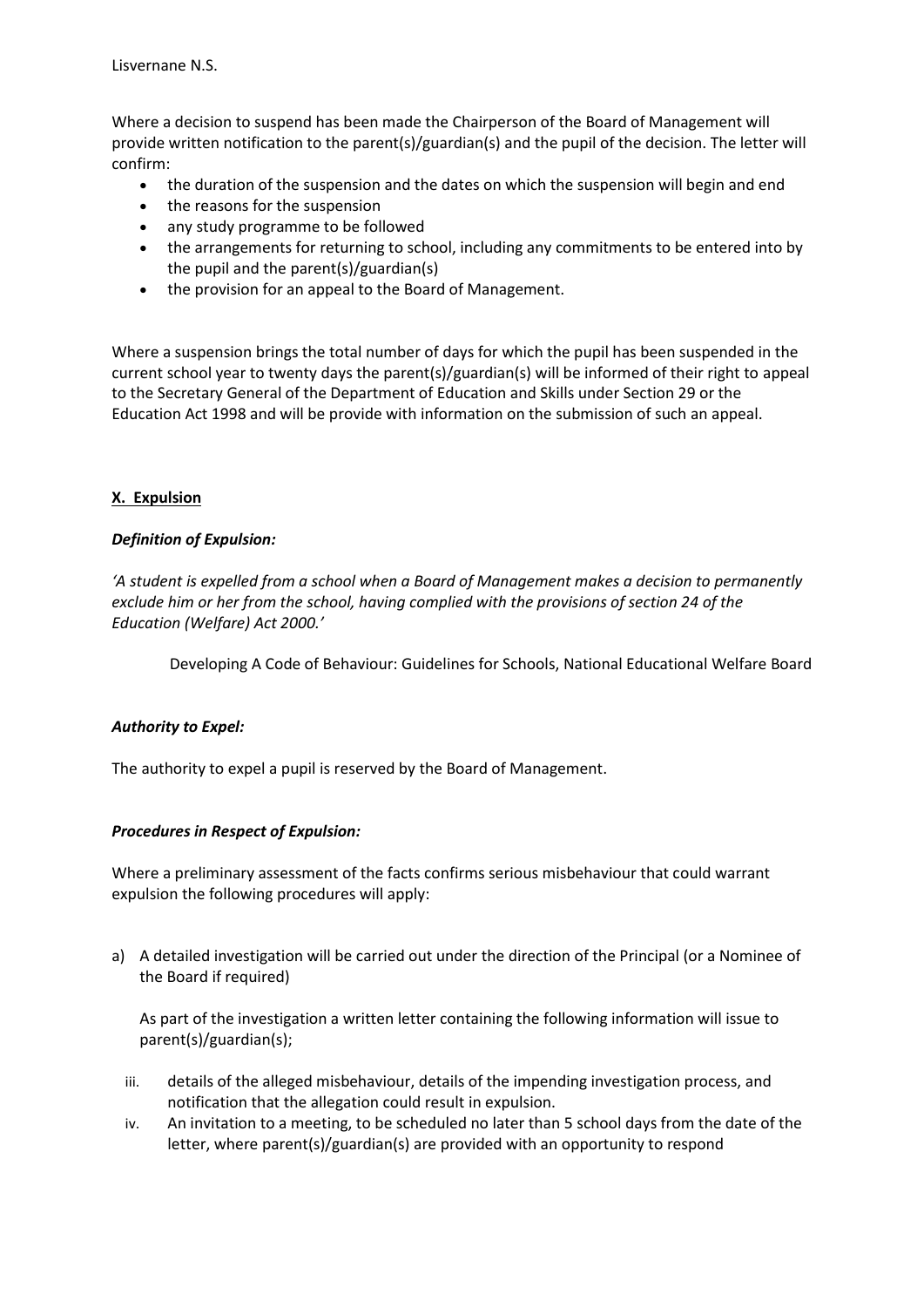b) The Principal (or BoM Nominee) will make a recommendation to the Board of Management

Where the Principal (or nominee) forms a view, based on the investigation of the alleged misbehaviour, that expulsion may be warranted, the Principal (or nominee) makes a recommendation to the Board of Management to consider expulsion.

In this event the Principal (or nominee) will:

- i. inform the parent(s)/guardian(s) that the Board of Management is being asked to consider expulsion
- ii. ensure that parent(s)/guardians have records of: the allegations against the student; the investigation; and written notice of the grounds on which the Board of Management is being asked to consider expulsion
- iii. provide the Board of Management with the same comprehensive records as are given to parent(s)/guardian(s)
- c) Consideration by the Board of Management of the Principal's (or BOM's Nominee) Recommendations & the Holding of a Hearing

If, having considered the Principal's report, the Board of Management decides to consider expelling a student a hearing will be scheduled.

The parent(s)/guardian(s) will be notified in writing

- i. as to the date, location and time of the hearing
- ii. of their right to make a written and oral submission to the Board of Management
- iii. that they may if they so choose be accompanied at the hearing

The Board of Management undertakes that the timing of such written notification will ensure that parent(s)/guardian(s) have enough notice to allow them to prepare for the hearing.

In respect of the expulsion hearing the Board gives an undertaking that;

- i. the meeting will be properly conducted in accordance with Board procedures
- ii. the principal (or BoM nominee) and parent(s)/guardian(s) will present their case to the Board in each other's presence
- iii. each party will be given the opportunity to directly question the evidence of the other party
- iv. the parent(s)/guardian(s) may make a case for a lesser sanction if they so choose
- d) Board of Management Deliberations & Actions following the Hearing

Where the Board of Management, having considered all the facts of the case, is of the opinion that the pupil should be expelled the Board

- i. Will notify the Educational Welfare Officer in writing by registered post of its opinion, and the reasons for this opinion.
- ii. Will not expel the student before the passage of 20 school days from the date on which the Educational Welfare Officer receives this written notification
- iii. Will in writing notify the parent(s)/guardian(s) of their decision and inform them that the Educational Welfare Officer is being contacted
- iv. Will be represented at the consultation to be organized by the Educational Welfare Officer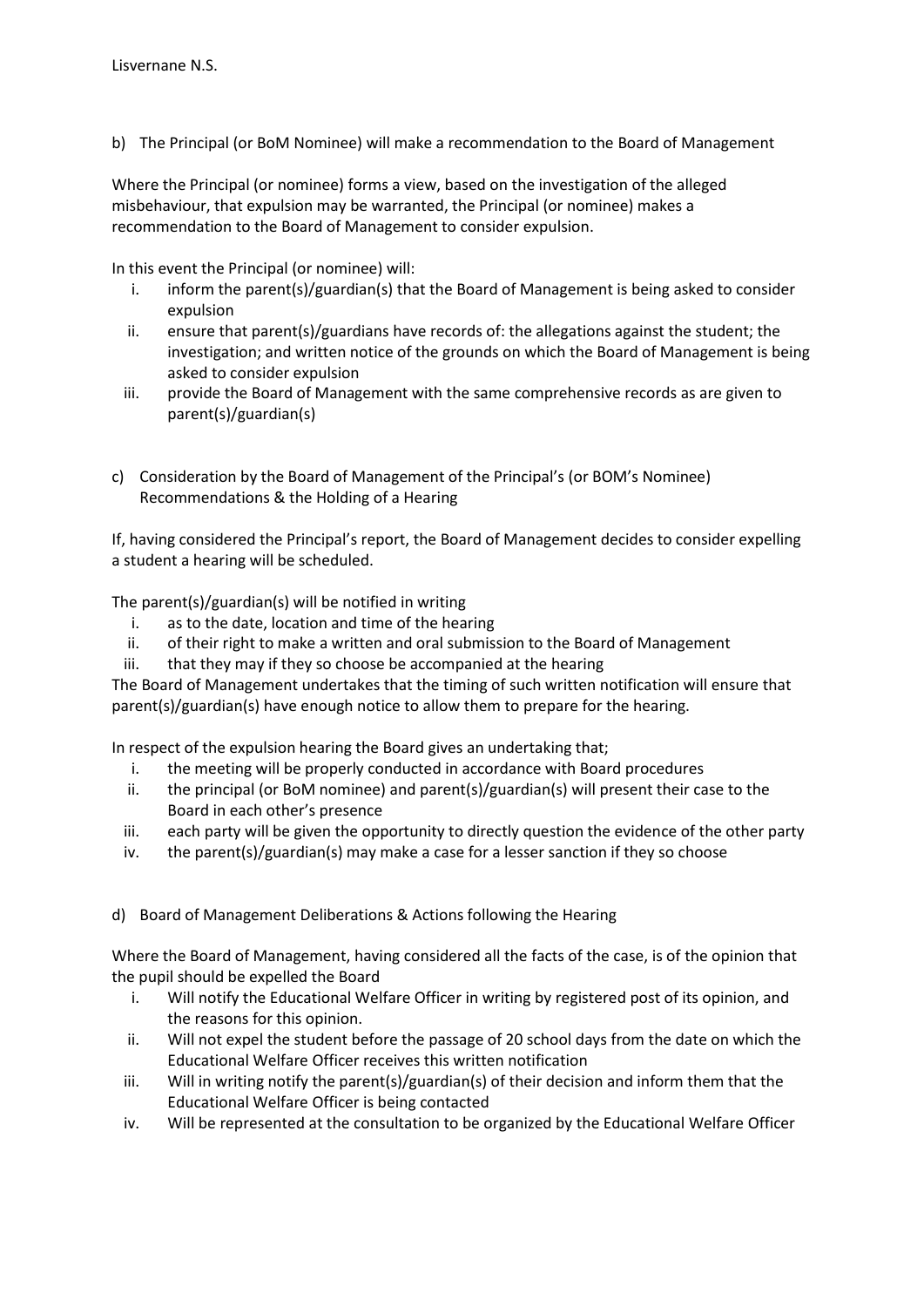- v. Will suspend the student, if it is deemed likely that the continued presence of the student during this time will seriously disrupt the learning of others, or represent a threat to the safety of other pupils or staff.
- e) Confirmation of the Decision to Expel

Where the twenty-day period following notification to the Educational Welfare Officer has elapsed, and where the Board of Management remains of the view that the student should be expelled, the Board of Management will formally confirm the decision to expel.

Parent(s)/guardian(s) will be notified in writing that the expulsion will now proceed. They will also be informed of their right to appeal to the Secretary General of the Department of Education and Skills under Section 29 or the Education Act 1998 and will be provide with information on the submission of such an appeal.

The Board of Management of Lisvernane N.S acknowledges the fundamental importance of impartiality in the investigation and decision-making process. In this regard the following undertakings are given;

- i. No person with a vested interest or personal involvement in the matter will be involved in the organisation or implementation of the investigation procedure, nor will such a person be involved in the decision-making process.
- ii. The person(s) involved in the investigation process will on presentation of a full report of the facts absent himself/herself/themselves from the decision-making process.

# **XI. Agreement**

Parents/guardians who apply to enrol their children will be given a copy of the schools' Code of Behaviour. An agreement signed by the parents/guardians to abide by the Code of Behaviour must be returned in order to fully enrol their child/children in Lisvernane N.S.

The Board of Management of Lisvernane N.S. Primary School acknowledges the support of the pupils, teaching and ancillary Staff and the Parent's Council in the formulation of this code:

The following policies should be read in conjunction with this policy:

- School Tour Policy
- Parent/Staff Communication policy
- Anti-Bullying Policy
- Enrolment Policy
- Child Protection Policy
- Healthy Eating Policy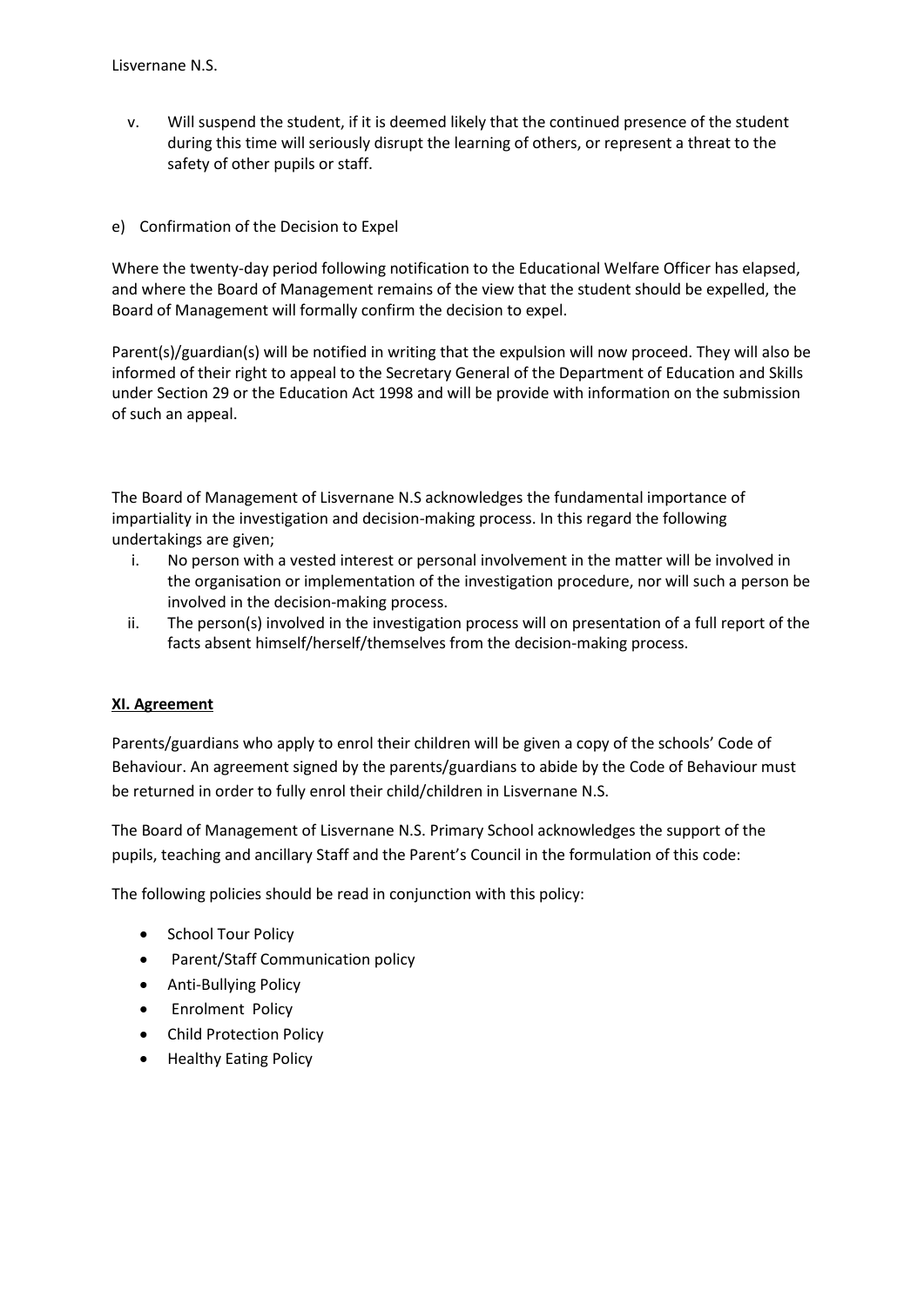# **XII. Notification of Absence from School**

Parent(s)/guardian(s) should adhere to the following procedures when notifying the school of a pupil's absence;

- The school should be notified of the absence on the first day the pupil returns to school
- The reason for the absence should be notified to the class teacher
- The absence should be notified in writing by letter / using the school journal
- Details pertaining to the absence, such as duration and reason, should be provided
- Significant absences cause by ill health (i.e. absences longer than 10 school days) should be certified.

The school will inform the Education Welfare Officer in writing where a child is suspended or expelled for 6 days or more, where the child has missed 20 or more days in a school year, where attendance is irregular and when the pupil is removed from the school register

#### **XIII. Records**

A standardised record system will be used to track an individual pupil's Behaviour. Such records will contain;

- Incidents of misbehaviour,
- Interventions used to improve behaviour, including contact with parent(s)/guardian(s) or referral to other agencies
- Evidence of improved behaviour
- Any sanctions imposed, and the reasons they were imposed

Pupils will be told when a record is being made about their behaviour, and the reasons for keeping a record will be explained.

All records will be kept in accordance with the Data Protection Act 1988 and the Data Protection (Amendment) Act 2003.

# **Covid-19 Control Measures**

The Board of Management has, under guidance from the Department of Education, implemented a number of measures intended to control the spread of Covid-19. These measures are detailed in the school's response plan and the Covid-19 risk assessment.

All pupils are required to comply with any Covid-19 control measures that the school has in place. These measures may change from time to time, according to advice received from the Department of Education and the public health authorities. Any changes will be communicated to parents. Pupils will be supported in adhering to the measures by their class teachers and other school personnel. Pupils who persistently fail to comply with the measures may be subject to disciplinary action under this policy.